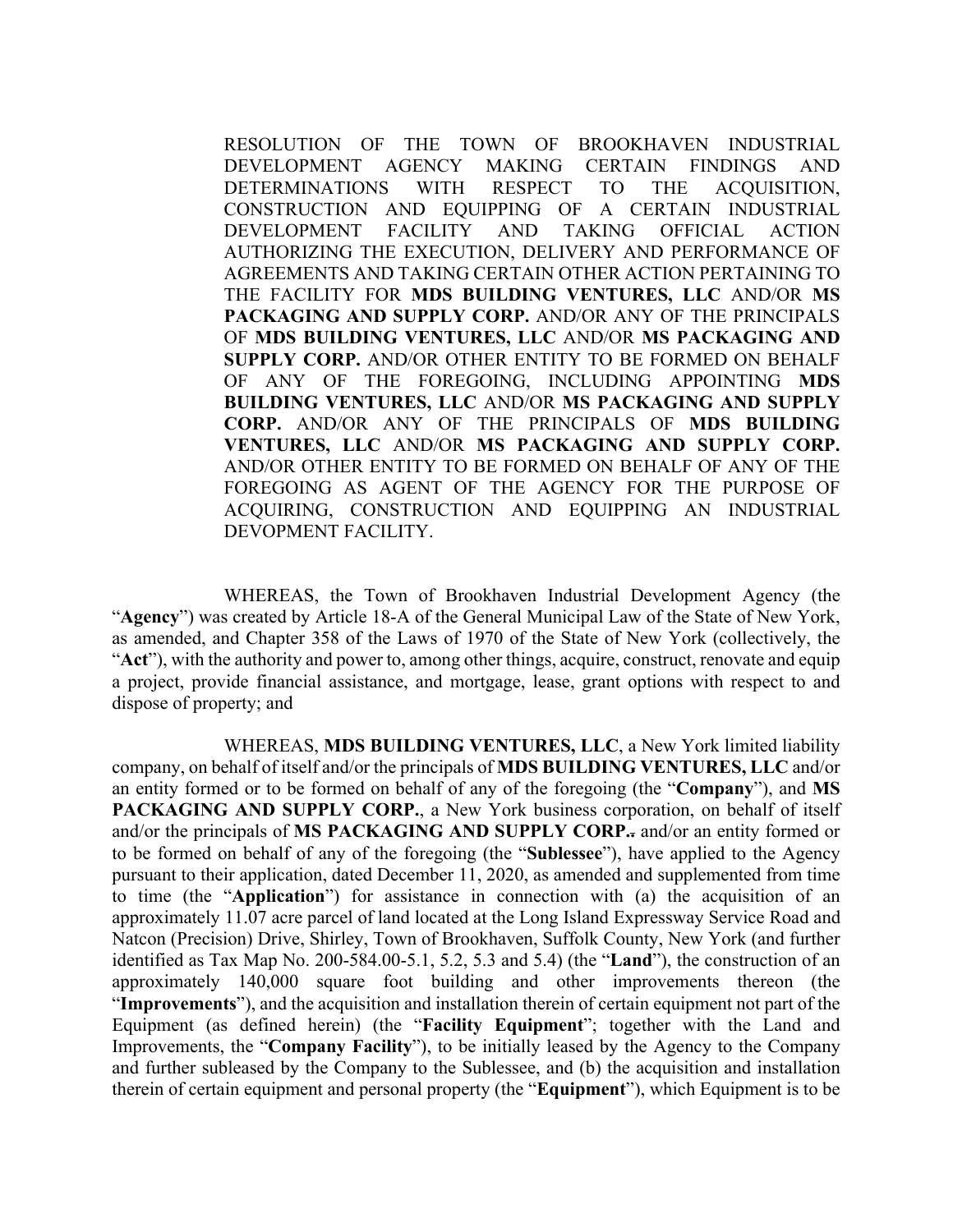leased by the Agency to the Sublessee (the Company Facility and the Equipment are collectively referred to herein as the "**Facility**"), which Facility is to be used by the Sublessee for for the Sublessee's business of packaging, distribution and wholesaling of packaging products and related products, and offices in connection therewith (the "**Project**"); and

 WHEREAS, the Act authorizes and empowers the Agency to acquire, renovate, construct, equip, promote, develop, encourage and assist projects such as the Facility and to advance the job opportunities, health, general property and economic welfare of the people of the State of New York; and

 WHEREAS, the Agency contemplates it will acquire a leasehold interest in the Land and Improvements under a certain Company Lease Agreement, dated as of December 1, 2021 or such other date as the Chairman, the Chief Executive Officer of the Agency or counsel to the Agency shall agree (the "**Company Lease**"), by and between the Company and the Agency, and

 WHEREAS, the Agency contemplates it will acquire title to the Facility Equipment pursuant to a certain Bill of Sale (the "**Bill of Sale**"), from the Company to the Agency; and

 WHEREAS, the Agency contemplates that it will lease and sublease the Company Facility to the Company under a certain Lease and Project Agreement, dated as of December 1, 2021 or such other date as the Chairman, the Chief Executive Officer of the Agency or counsel to the Agency shall agree (the "**Lease Agreement**"), by and between the Agency and the Company; and

WHEREAS, the Agency contemplates it will acquire title to the Equipment pursuant to a certain Equipment Bill of Sale (the "**Equipment Bill of Sale**"), from the Sublessee to the Agency; and

 WHERAS, the Agency contemplates the Agency will lease the Equipment to the Sublessee under a certain Equipment Lease and Project Agreement, dated as of December 1, 2021 or such other date as the Chairman, the Chief Executive Officer of the Agency or counsel to the Agency shall agree (the "**Equipment Lease Agreement**"), by and between the Agency and the Sublessee; and

 WHEREAS, the Company will sub-sublease the Company Facility to the Sublessee under a certain sublease (collectively, the "**Sublease**"), by and between the Company and the Sublessee; and

 WHEREAS, the Agency contemplates the Agency, the Company, the Sublessee and/or others will enter into a certain Agency Compliance Agreement, dated as of December 1, 2021 or such other date as the Chairman, the Chief Executive Officer of the Agency or counsel to the Agency shall agree (the "**Agency Compliance Agreement**"), in order to provide assurances to the Agency with respect to the Company's and the Sublessee's obligations to the Agency; and

 WHEREAS, as security for a loan or loans (the "**Loan**"), the Agency, the Company and/or the Sublessee will execute and deliver to a lender or lenders not yet determined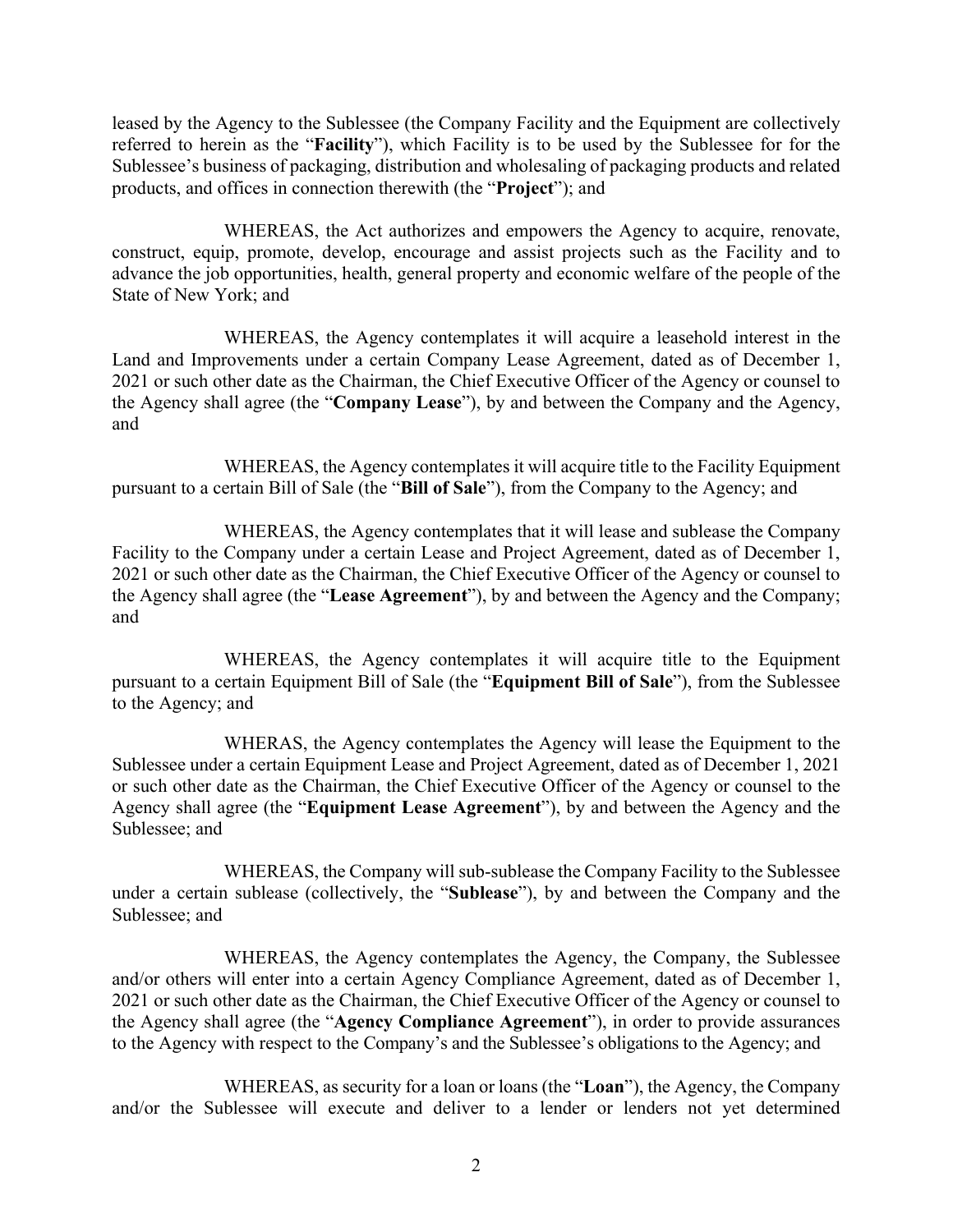(collectively, the "**Lender**"), a mortgage or mortgages and/or a security agreement or security agreements (the "**Mortgages**"), and such other loan documents satisfactory to the Agency, upon advice of counsel, in both form and substance, as may be reasonably required by the Lender, to be dated a date to be determined, in connection with the financing, any refinancing or permanent financing of the costs of the acquisition, construction and equipping of the Facility (collectively, the "**Loan Documents**"); and

WHEREAS, the Agency contemplates that it will provide financial assistance to the Company and the Sublessee, consistent with the policies of the Agency, in the form of (i) exemptions from mortgage recording taxes in the amount of \$45,000.00, but not to exceed \$48,750.00, to the extent allowable under applicable law, on mortgages securing an aggregate principal amount presently estimated to be \$6,000,000.00, but not to exceed \$6,500,000.00, in connection with the financing of the acquisition, construction and equipping of the Facility and any future financing, refinancing or permanent financing of the costs of acquiring, construction and equipping of the Facility, (ii) exemptions from sales and use taxes on the acquisition, construction and equipping of the Facility in an amount not to exceed \$425,000.00, including fixtures, furniture and equipment to be installed in the Facility and in connection with the purchase or lease of the Equipment and equipment, building materials, services or other personal property part of or to become part of the Facility, and (iii) abatement of real property taxes (as set forth in the PILOT Schedule attached as Exhibit A hereof), all consistent with the policies of the Agency; and

WHEREAS, in connection with the abatement of real property taxes as set forth in the PILOT Schedule on Exhibit A hereof, the current pro-rata allocation of PILOT payments to each affected tax jurisdiction in accordance with Section 858(15) of the Act and the estimated difference between the real property taxes on the Facility and the PILOT payments set forth on the PILOT Schedule on Exhibit A hereof are more fully described in the Cost Benefit Analysis ("**CBA**") developed by the Agency in accordance with the provisions of Section 859-a(5)(b) of the Act, a copy of which CBA having been filed with the records of the Agency; and

 WHEREAS, a public hearing (the "**Hearing**") was held on December 8, 2021, so that all persons with views in favor of, or opposed to, either the financial assistance contemplated by the Agency or the location or nature of the facility, could be heard; and

 WHEREAS, notice of the Hearing was given more than ten days prior thereto, such notice (together with proof of publication) having been filed with the records of this Agency; and

 WHEREAS, the minutes of the Hearing having been filed with the records of this Agency; and

 WHEREAS, the Agency has given due consideration to the application of the Company and the Sublessee and to the representations by the Company and the Sublessee that the proposed transfer of real estate is either an inducement to the Company and the Sublessee to maintain or expand the Facility in the Town of Brookhaven or is necessary to maintain the competitive positions of the Company and the Sublessee in their respective industries; and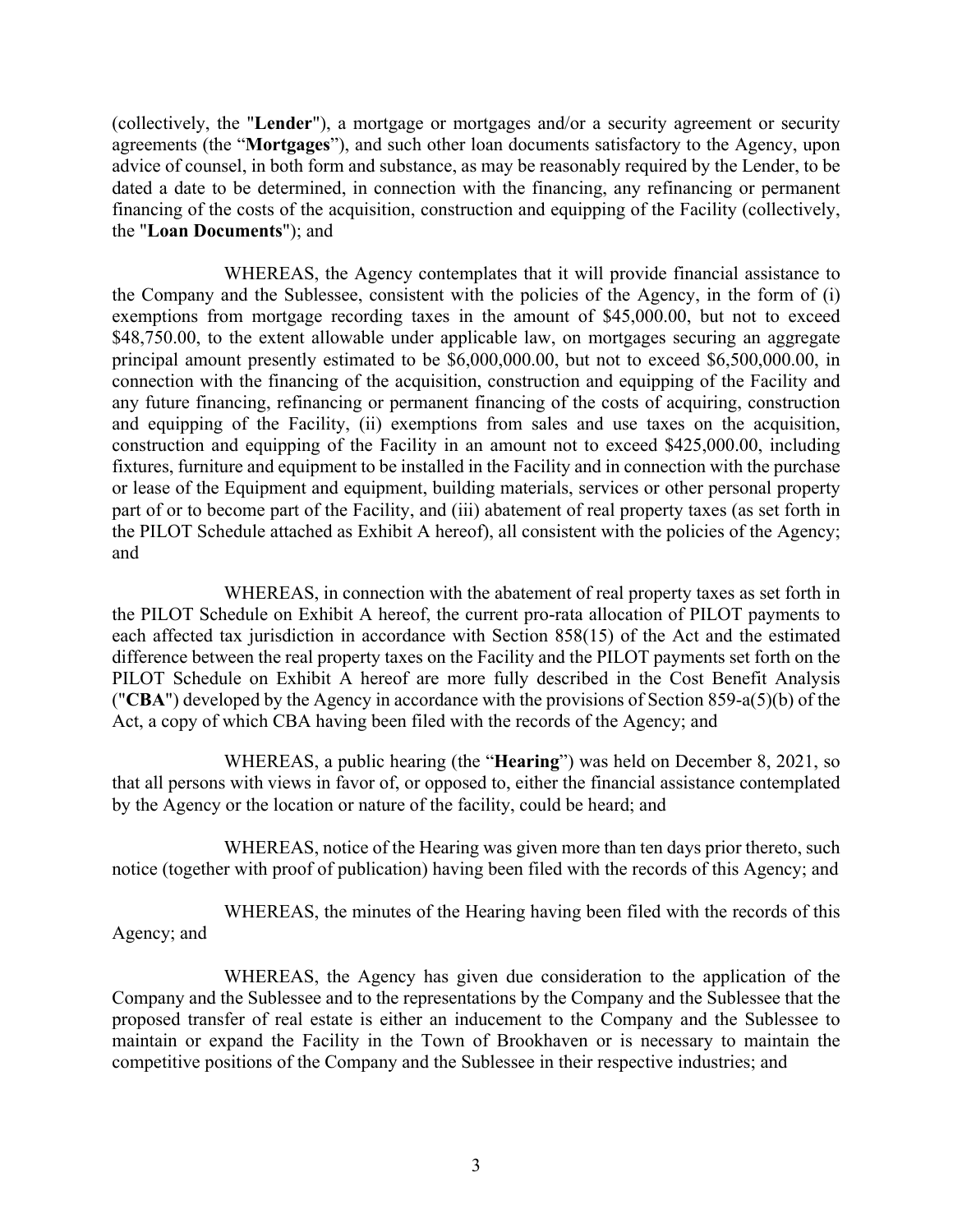WHEREAS, pursuant to Article 8 of the Environmental Conservation Law and the regulations adopted pursuant thereto by the Department of Environmental Conservation of the State of New York (collectively, the "**SEQR Act**" or "**SEQRA**"), the Agency constitutes a "State Agency"; and

 WHEREAS, to aid the Agency in determining whether the Facility may have a significant effect upon the environment, the Company and the Sublessee have prepared and submitted to the Agency an Environmental Assessment Form and related documents (the "**Questionnaire**") with respect to the Facility, a copy of which is on file at the office of the Agency; and

WHEREAS, the Questionnaire has been reviewed by the Agency; and

 WHEREAS, the Company and the Sublessee have agreed to indemnify the Agency against certain losses, claims, expenses, damages and liabilities that may arise in connection with the transaction contemplated by the leasing of the Facility by the Agency to the Company and/or the Sublessee.

 NOW, THEREFORE, BE IT RESOLVED by the Town of Brookhaven Industrial Development Agency (a majority of the members thereof affirmatively concurring) that:

Section 1. Based upon the Environmental Assessment Form completed by the Company and/or the Sublessee and reviewed by the Agency and the Town of Brookhaven Planning Board (the "**Lead Agency**") and other representations and information furnished by the Company and/or the Sublessee regarding the Facility, the Agency determines that action relating to the acquisition, construction, equipping and operation of the Facility is a "Unlisted" action, as that term is defined in the State Environmental Quality Review Act ("SEQRA") (Article 8 of the Environmental Conservation Law). An environmental review of the Facility pursuant to SEQRA was conducted by the Lead Agency and, on November 22, 2021, a negative declaration for purposes of SEQRA was adopted by the Lead Agency. The Agency concurs with the findings of the Lead Agency, and as of the date of this resolution, determines that the action will not have a "significant effect" on the environment and, therefore, an environmental impact statement will not be required. This determination constitutes a negative declaration for the purposes of SEQRA. Notice of this determination shall be filed to the extent required by the applicable regulations under SEQRA or as may be deemed advisable by the Chairman, Chief Executive Officer of the Agency or counsel to the Agency.

Section 2. The Agency hereby finds and determines:

a. By virtue of the Act, the Agency has been vested with all powers necessary and convenient to carry out and effectuate the purposes and provisions of the Act and to exercise all powers granted to it under the Act; and

b. The Facility constitutes a "project", as such term as defined in the Act; and

c. The Facility preserves the public purposes of the Act by preserving or increasing the number of permanent private sector jobs in the Town of Brookhaven.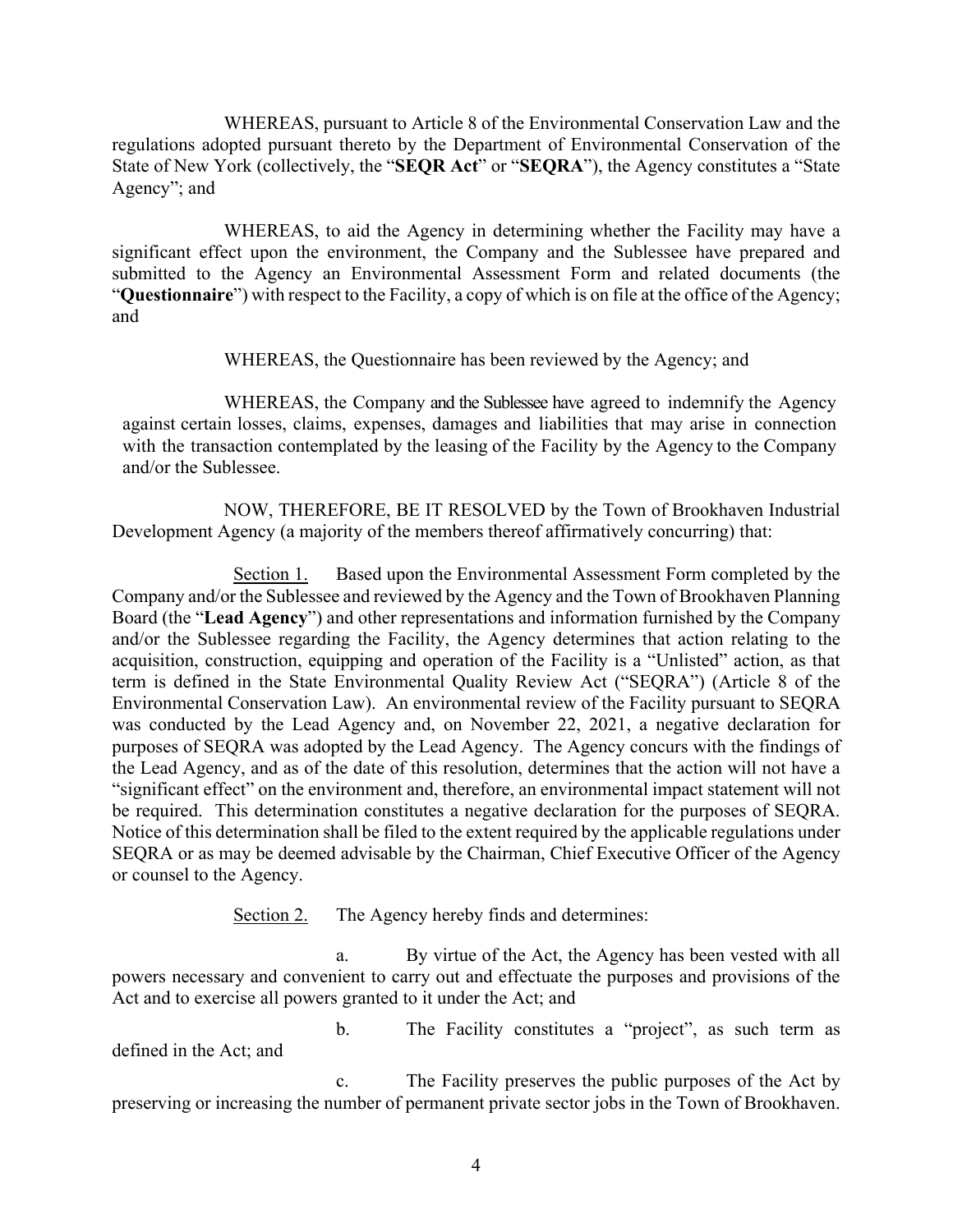The Company and/or the Sublessee has represented to the Agency that it will provide approximately thirteen (13) full-time equivalent employees at the Facility within two (2) years of project completion; and

d. The acquisition, construction**,** and equipping of the Company Facility, the leasing and subleasing of the Company Facility to the Company, the subsubleasing of the Company Facility by the Company to the Sublessee, the acquisition and installation of the Equipment, the leasing of the Equipment to the Sublessee, the financial assistance to the Company and the Sublessee within the meaning of the Act, and the mortgages on, and security interests in, the Facility, will promote and maintain the job opportunities, health, general prosperity and economic welfare of the citizens of the Town of Brookhaven and the State of New York and improve their standard of living and thereby serve the public purposes of the Act; and

e. The acquisition, construction**,** and equipping of the Facility is reasonably necessary to induce the Company and the Sublessee to maintain and expand their respective business operations in the State of New York; and

f. Based upon the representations of the Company and the Sublessee:

i the Facility conforms with the local zoning laws and planning regulations of the Town of Brookhaven and all regional and local use plans for the area in which the Facility is located; and

ii The Facility and the operations conducted therein will not cause or result in the violation of the health, labor or other laws of the United States of America, the State of New York, or the Town of Brookhaven; and

Facility; and

iii The Agency approves the location of the site of the

iv The financial assistance of the Agency and the transactions contemplated hereby are reasonably necessary to induce the Company and the Sublessee to maintain and expand their operations within the State of New York, and to preserve the competitive positions of the Company and the Sublessee, and shall not result in the removal of a facility or plant of the Company or the Sublessee from one area of the state to another area of the state or in the abandonment of one or more plants or facilities of the Company or the Sublessee located within the State except, as set forth in the Company's and the Sublessee's application, for the purpose of discouraging the Company or the Sublessee from removing such other plant or facility to a location outside the State or to preserve the competitive position of the Company and the Sublessee in their respective industries; and

v The Facility shall not be used for retail sales; and

g. It is desirable and in the public interest for the Agency to lease and sublease the Company Facility to the Company and lease the Equipment to the Sublessee.

h. The Company Lease will be an effective instrument whereby the Agency leases the Land and the Improvements from the Company; and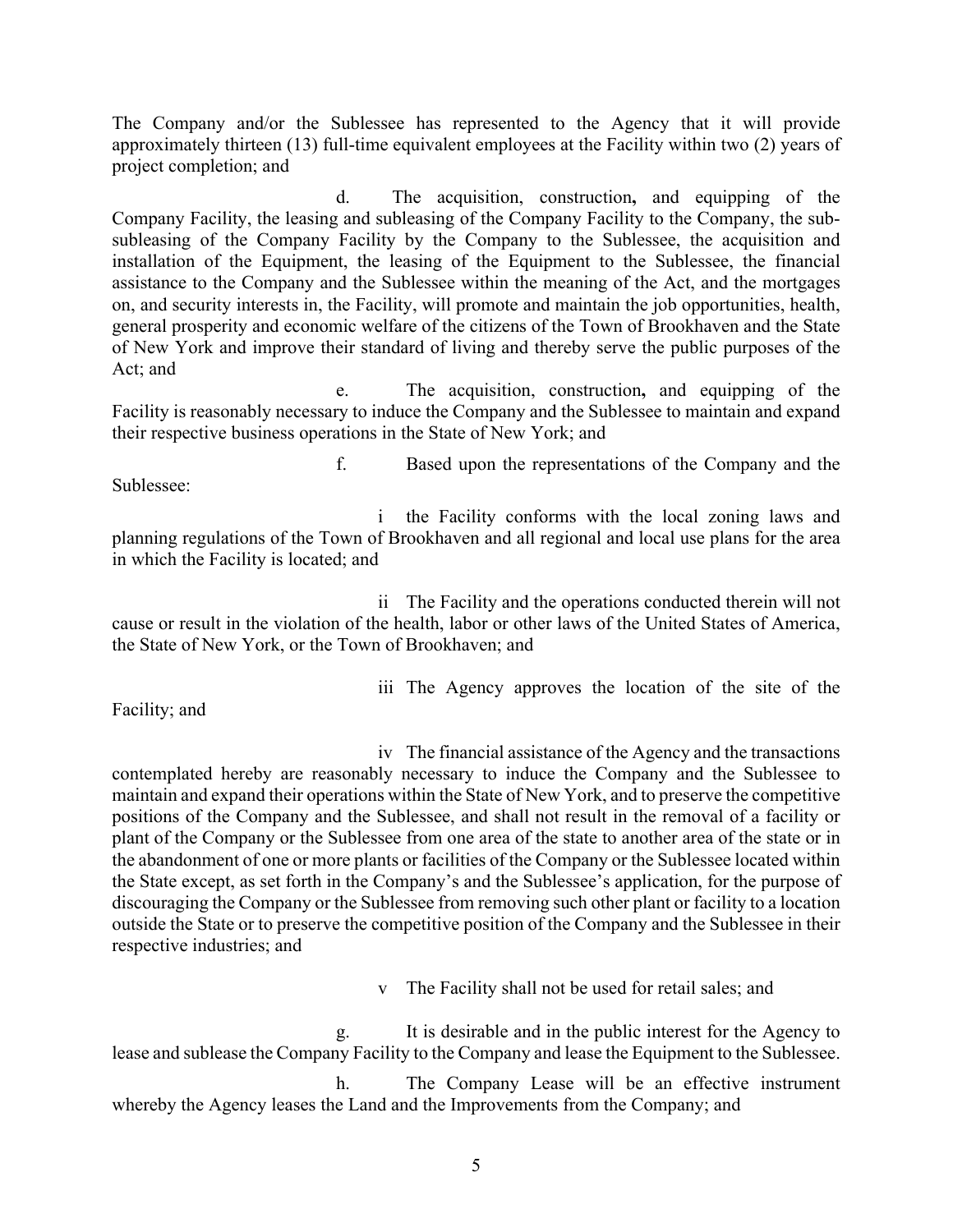i. The Lease Agreement will be an effective instrument whereby the Agency leases the Company Facility to the Company, the Agency and the Company set forth the terms and conditions of their agreement regarding payments-in-lieu of taxes, the Company agrees to comply with all Environmental Laws (as defined therein) applicable to the Facility, and will describe the circumstances in which the Agency may recapture some or all of the benefits granted to the Company; and

j. The Equipment Lease Agreement will be an effective instrument whereby the Agency leases the Equipment to the Sublessee, the Sublessee agrees to comply with all Environmental Laws (as defined therein) applicable to the Equipment and will describe the circumstances in which the Agency may recapture some or all of the benefits granted to the Sublessee; and

k. The Agency Compliance Agreement will be an effective instrument whereby Company and/or the Sublessee and/or others will provide certain assurances to the Agency with respect to the Facility; and

l. The Loan Documents to which the Agency is a party will be effective instruments whereby the Agency, the Company and/or the Sublessee agree to secure the Loan made to the Company and/or the Sublessee by the Lender.

Section 3. The Agency has assessed all material information included in connection with the Company's and Sublessee's application for financial assistance, as amended, including but not limited to, the cost-benefit analysis prepared by the Agency, and such information has provided the Agency a reasonable basis for its decision to provide the financial assistance described herein to the Company and the Sublessee.

Section 4. In consequence of the foregoing, the Agency is hereby authorized and determines to, in furtherance of the purposes of the Act, (i) lease the Land and Improvements from the Company pursuant to the Company Lease, (ii) execute, deliver and perform the Company Lease, (iii) acquire, construct, equip, repair and maintain the Company Facility, (iv) lease and sublease the Company Facility to the Company pursuant to the Lease Agreement, (v) execute, deliver and perform the Lease Agreement, (vi) authorize the Company to sublease the Company Facility to the Sublessee, (vii) lease the Equipment to the Sublessee pursuant to the Equipment Lease Agreement, (viii) execute, deliver and perform the Equipment Lease Agreement, (ix) execute and deliver the Agency Compliance Agreement, (x) grant mortgage lien(s) and security interest(s) in the Facility, and (xi) execute, deliver and perform the Loan Documents to which the Agency is a party.

Section 5. The Agency is hereby authorized to acquire the real property and personal property described in the Lease Agreement, and the personal property described in the Equipment Lease Agreement, and to do all things necessary or appropriate for the accomplishment thereof, and all acts heretofore taken by the Agency with respect to such acquisition are hereby approved, ratified and confirmed.

Section 6. The Agency hereby authorizes and approves the following economic benefits to be granted to the Company and the Sublessee in connection with the acquisition, construction and equipping of the Facility in the form of: (i) exemptions from mortgage recording taxes for one or more mortgages securing an amount presently estimated to be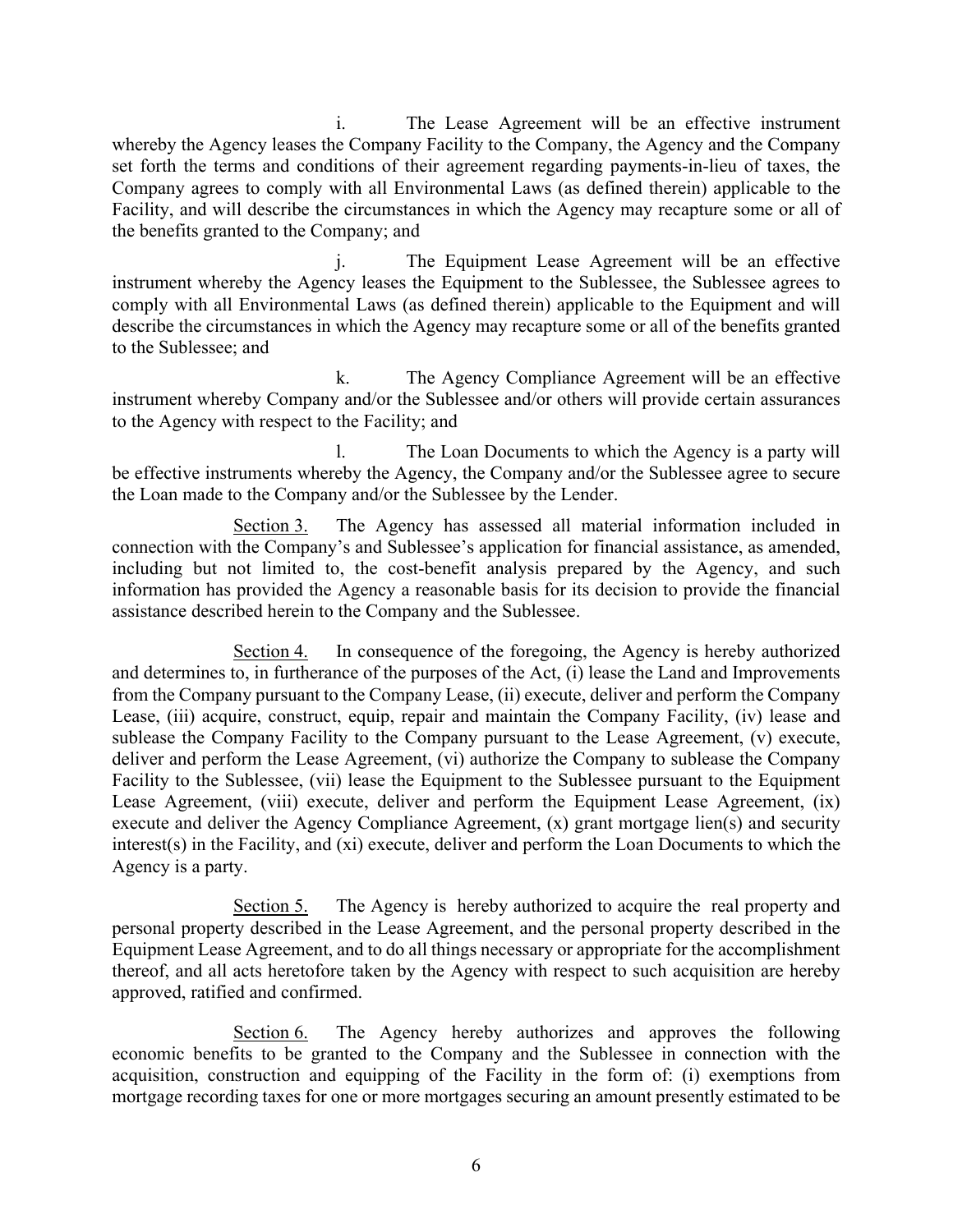\$6,000,000 but not to exceed \$6,500,000,00 corresponding to mortgage recording tax exemptions presently estimated to be \$45,000.00 but not to exceed \$48,750.00, in connection with the financing of the acquisition, construction**,** and equipping of the Facility and any future financing, refinancing or permanent financing of the costs of the acquisition, construction and equipping of the Facility, (ii) exemptions from sales and use taxes in an amount not to exceed \$425,000.00, in connection with the purchase or lease of equipment, building materials, services or other personal property with respect to the Facility, and (iii) abatement of real property taxes (as set forth in the PILOT Schedule attached as Exhibit A hereof). In connection with the abatement of real property taxes as set forth in the PILOT Schedule on Exhibit A hereof, the current pro-rata allocation of PILOT payments to each affected tax jurisdiction in accordance with Section 858(15) of the Act and the estimated difference between the real property taxes on the Facility and the PILOT payments set forth on the PILOT Schedule on Exhibit A hereof are more fully described in the CBA developed by the Agency in accordance with the provisions of Section 859-a(5)(b) of the Act, a copy of which is on file with records of the Agency.

Section 7. Subject to the provisions of this resolution, the Company is hereby appointed the true and lawful agent of the Agency to acquire, construct and equip the Company Facility, and the Sublessee is hereby appointed the true and lawful agent of the Agency to acquire and install the Equipment, and are authorized to delegate their status as agents of the Agency to the Company's or the Sublessee's respective agents, subagents, contractors, subcontractors, materialmen, suppliers, vendors and such other parties as the Company may choose for the purpose of acquiring, constructing or equipping the Company Facility, and as the Sublessee may choose for the purpose of acquiring and installing the Equipment. The Agency hereby appoints the agents, subagents, contractors, subcontractors, materialmen, suppliers, and vendors of the Company and the Sublessee as agents of the Agency solely for the purposes of making sales or leases of goods, services and supplies to the Facility, and any such transaction between any agent, subagent, contractor, subcontractor, materialman, vendor or supplier, and the Company or the Sublessee, as agent of the Agency, shall be deemed to be on behalf of the Agency and for the benefit of the Facility. The Company's and the Sublessee's appointments hereunder shall expire upon the earliest of (a) completion of the initial acquisition, construction and equipping of the Facility, (b) a date designated by the Agency, and (c) the date on which the Company and/or the Sublessee have realized exemptions from sales and use taxes by reason of the Agency's participation in the Project in an aggregate amount of \$425,000.00 in connection with the purchase or lease of equipment, building materials, services or other property; provided however, such appointments may be extended and the amounts of the exemptions may be increased at the sole discretion of the Agency, upon the written request of the Company or the Sublessee, if such activities and improvements are not completed by such time or additional sales and uses tax exemptions are necessary. The aforesaid agency appointments expressly exclude the Company and the Sublessee, and their respective agents, from purchasing or leasing motor vehicles, including any cars, trucks, vans or buses which are licensed by the Department of Motor Vehicles for use on public highways or streets. The Company and Sublessee shall indemnify the Agency with respect to any transaction of any kind between and among the agents, subagents, contractors, subcontractors, materialmen, vendors and/or suppliers and the Company or the Sublessee, as agents of the Agency. The aforesaid appointments are subject to, and conditioned upon, the execution and delivery by the Company and/or the Sublessee and such other persons as may be required by the Agency of, and the acceptance by the Agency of, the Company Lease, Lease Agreement, the Equipment Lease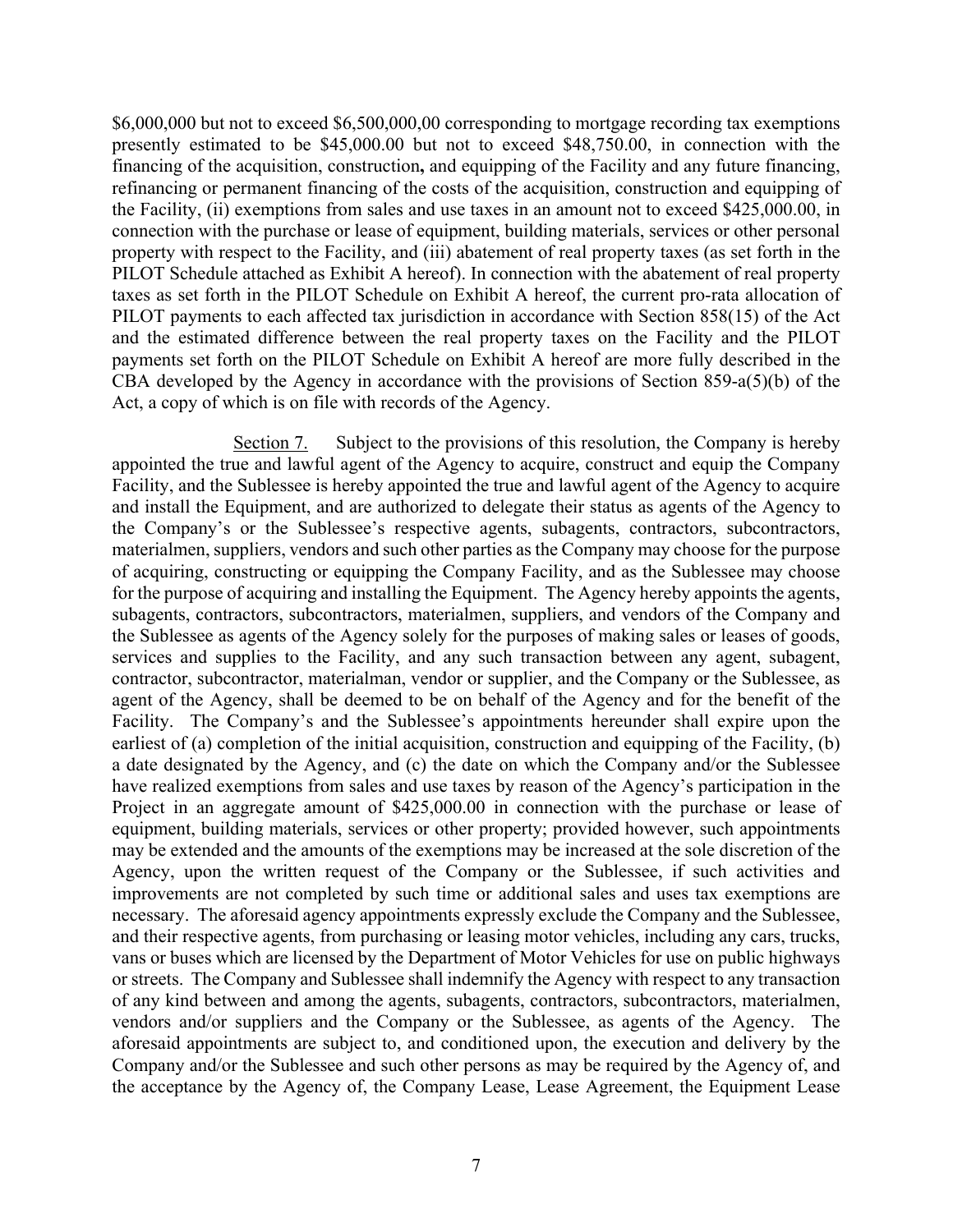Agreement, the Agency Compliance Agreement, and such other documents as may be required by the Agency, and the closing of the transactions contemplated hereby and thereby.

Section 8. The Chairman, Chief Executive Officer and/or any other member of the Agency are hereby authorized and directed to, on behalf of and in the name of the Agency, execute, deliver and perform a Company Lease, Lease Agreement, Equipment Lease Agreement, Agency Compliance and Guaranty Agreement, Loan Documents to which the Agency is a party, and additional certificates, agreements, instruments and documents (collectively, the "**Agency Documents**"), in such form and containing such terms, conditions and provisions as the person executing same on behalf of the Agency shall deem necessary or desirable, and shall approve, such necessity, desirability, and approval, to be conclusively evidenced by his or her execution and delivery thereof. The Chairman, Chief Executive Officer and/or any other member of the Agency are hereby authorized and directed, on behalf of and in the name of the Agency, to pay all fees, charges and expenses incurred, to cause compliance with the terms, conditions and provisions of agreements binding upon the Agency, and to do all such further acts and things, in furtherance of the foregoing as such person shall deem necessary or desirable, and shall approve.

Section 9. The Chairman, the Chief Executive Officer of the Agency or any member of the Agency are further hereby authorized, on behalf of the Agency, to designate any additional Authorized Representatives of the Agency (as defined in and pursuant to the Lease Agreement).

Section 10. The Company and the Sublessee hereby agree, and shall confirm such agreement in the Lease Agreement and the Equipment Lease Agreement, to comply with Section 875 of the Act. The Company and the Sublessee further agree that the tax exemptions and abatements provided by the Act and the appointment of the Company and Sublessee as agents of the Agency pursuant to this resolution is subject to termination and recapture of benefits pursuant to Sections 859-a and 875 of the Act.

Section 11. Weinberg Gross & Pergament LLP are hereby appointed Transaction Counsel to the Agency, and is authorized and directed to work with Counsel to the Company, Sublessee and others, to prepare, for submission to the Agency, all documents necessary to effect the transaction described in these resolutions.

Section 12. Any and all acts, instruments, and other writings heretofore or hereafter performed and/or executed and delivered by any one or more of the Chairman, Chief Executive Officer or any member of the Agency, pursuant to the several foregoing resolutions, for and on behalf of and in the name of the Agency, in connection with the transactions contemplated thereby, be and the same hereby are, in all respects ratified, confirmed and approved.

Section 13. The Agency Documents, promptly following the execution, and delivery thereof, be identified by any of the Chairman, Chief Executive Officer or any member of the Agency by his or her endorsement thereon and when so identified be filed with the official records of the Agency.

Section 14. Any expenses incurred by the Agency with respect to the Facility shall be paid by the Company and the Sublessee. By acceptance hereof, the Company and the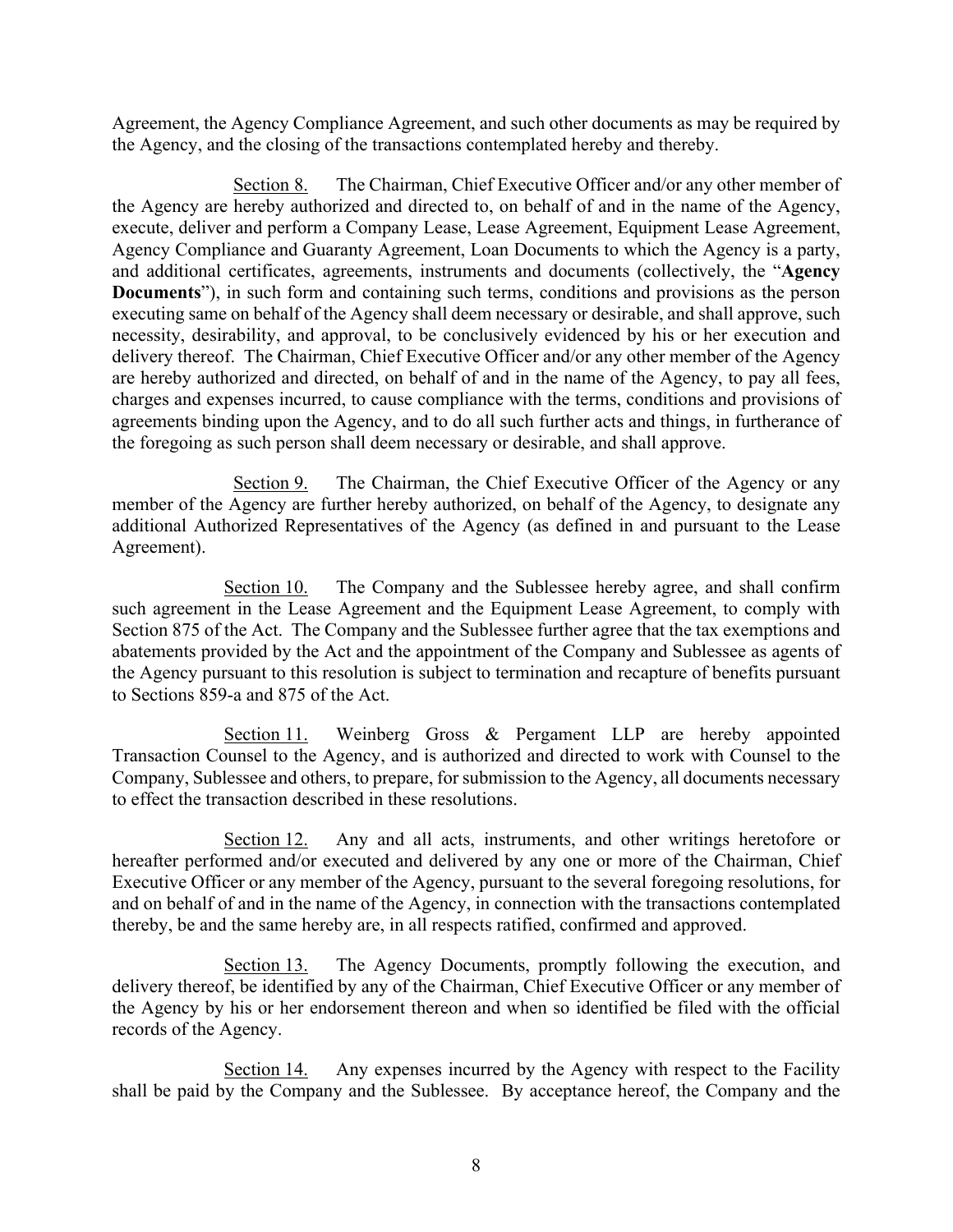Sublessee agree to pay such expenses and further agree to indemnify and hold harmless the Agency, its members, directors, employees and agents from and against all claims, suits, actions, proceedings, obligations, damages, liabilities, judgments, costs and expenses, including legal fees and expenses, incurred as a result of action or inaction taken by or on behalf of the Agency in good faith with respect to the Facility.

Section 15. The Chairman, Chief Executive Officer, Counsel to the Agency or any member of the Agency are hereby authorized and directed (i) to distribute copies of this resolution to the Company and the Sublessee, and (ii) to do such further things or perform such acts as may be necessary or convenient to implement the provisions of this resolution.

Section 16. This resolution shall take effect immediately, and, unless sooner rescinded or amended, shall be deemed rescinded at the expiration of six (6) months after the date of the adoption of this resolution if the closing contemplated hereunder has not occurred prior to such expiration, subject to extension at the discretion of the Agency upon the written request of the Company or the Sublessee.

Adopted: December 8, 2021

Accepted: December , 2021

## **MDS BUILDING VENTURES, LLC**

By:

Michael Savino, Member

## **MS PACKAGING AND SUPPLY CORP.**

By:

Michael Savino, President